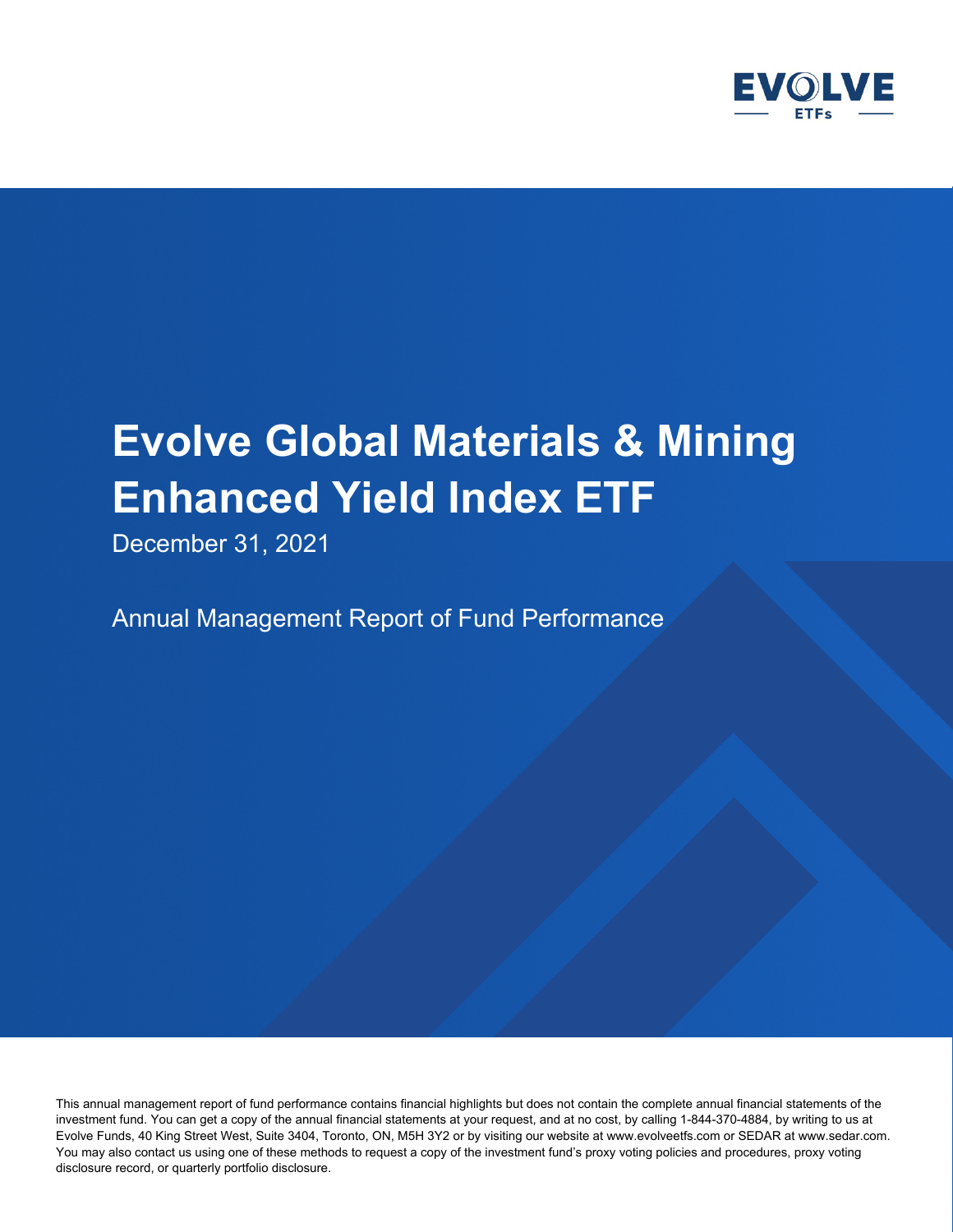December 31, 2021

#### **Investment Objective and Strategies**

The Evolve Global Materials & Mining Enhanced Yield Index ETF (the "Fund") seeks to replicate, to the extent reasonably possible and before fees and expenses, the performance of the Solactive Global Materials & Mining Index (the "Benchmark"), or any successor thereto, while mitigating downside risk. The Fund invests directly or indirectly in equity securities of global issuers engaged in the manufacturing, mining and/or integration of metals and materials, while writing covered call options on up to 33% of the portfolio securities, at the direction of the portfolio manager. The level of covered call option writing may vary based on market volatility and other factors.

#### **Risk**

Effective April 26, 2021, the risk rating of the Hedged ETF Units was changed from "Medium to High" to "High". There were no changes to the Fund over the period of this report that materially affected the level of risk associated with an investment in the Fund. Prospective investors should read the Fund's most recent prospectus and consider the description of risks contained therein.

#### **Results of Operations**

For the year ended December 31, 2021, the Hedged ETF Units returned 19.7% versus the Solactive Materials & Mining Index PR CAD Hedge return of 15.5%. The Unhedged ETF Units returned 18.5% versus the Solactive Materials & Mining Index PR return of 16.5%. The difference in performance of the hedged units relative to its benchmark can be attributed primarily to management and administration fees plus applicable sales taxes, to portfolio trading and hedging strategies and to the assumption that all distributions made by the investment fund were reinvested in additional securities whereas the index performance is of price return only. The difference in performance of the unhedged units relative to its benchmark can be attributed primarily to management and administration fees plus applicable sales taxes, to portfolio trading and to the assumption that all distributions made by the investment fund were reinvested in additional securities whereas the index performance is of price return only. The Fund's net assets were \$59.5MM as at December 31, 2021.

#### **Portfolio Manager Commentary**

In spite of supply-side disruptions caused by the COVID-19 pandemic, metals had an outstanding year in 2021, with prices rising significantly over the previous year.(i)

Copper prices rose a record 25.9% in dollar terms, boosted by firm demand from China, the world's top buyer; supply disruptions in Chile, the world's top supplier ; and lower inventory levels. Incidentally, China accounts for about half of global primary copper consumption, with most of its imported copper destined for manufactured export goods.(ii)

Aluminum rose 41.9%, Zinc 31.8%, and Nickel 25.5%. Tin, which normally doesn't get much attention, was the big winner among base metals, with its price almost doubling year-over year, buoyed by the electronics boom fueling demand and COVID-19 disruptions crimping supply.(iii)

Iron ore was among the big losers of 2021, with a decline of 24%, largely due to a slowdown in construction in China.(iv)

In the steel sector, output in China, the world's largest producer, declined in 2021 as the country sought to achieve carbon peaking and carbon neutrality goals. The country produced an estimated 1.03 billion tonnes of steel last year, down 35 million tonnes over 2020, according to the China Iron and Steel Association. In spite of a decline in production, profits surged by 87% as rising costs and demand pushed up prices.(v)

The rebound in demand for steel in the rest of the world in 2021 was stronger than anticipated, with estimated output of 870 million tonnes in 2021, exceeding pre‑pandemic levels a year earlier than expected, according to the World Steel Association.(vi)

Ex‑China steel output exceeded pre‑pandemic levels in 2021, and additional growth of nearly 5% is expected in 2022, according to the World Steel Association. Rising consumption reflects pent‑up demand and stimulus measures, including the EUR750 billion EU recovery fund and the recent USD550 billion U.S. infrastructure bill, across durable goods, autos, construction and infrastructure, with strong support for the energy transition.(vii)

Incidentally, soaring energy costs in Europe dominated the supply-side for base-metals. In its latest impact on production, Alcoa Corp., a company held by this Fund, reported that that it will halt operations at a Spanish plant for two years due to high energy costs.(viii)

On the precious metal front, gold fell 3.5% in its biggest annual decline since 2015 as central banks started to dial back pandemic‑era stimulus to fight rising inflation and the U.S. Federal Reserve signaled that is will raise interest rates in 2022.(ix) Silver followed suit, falling 11.6%.(x)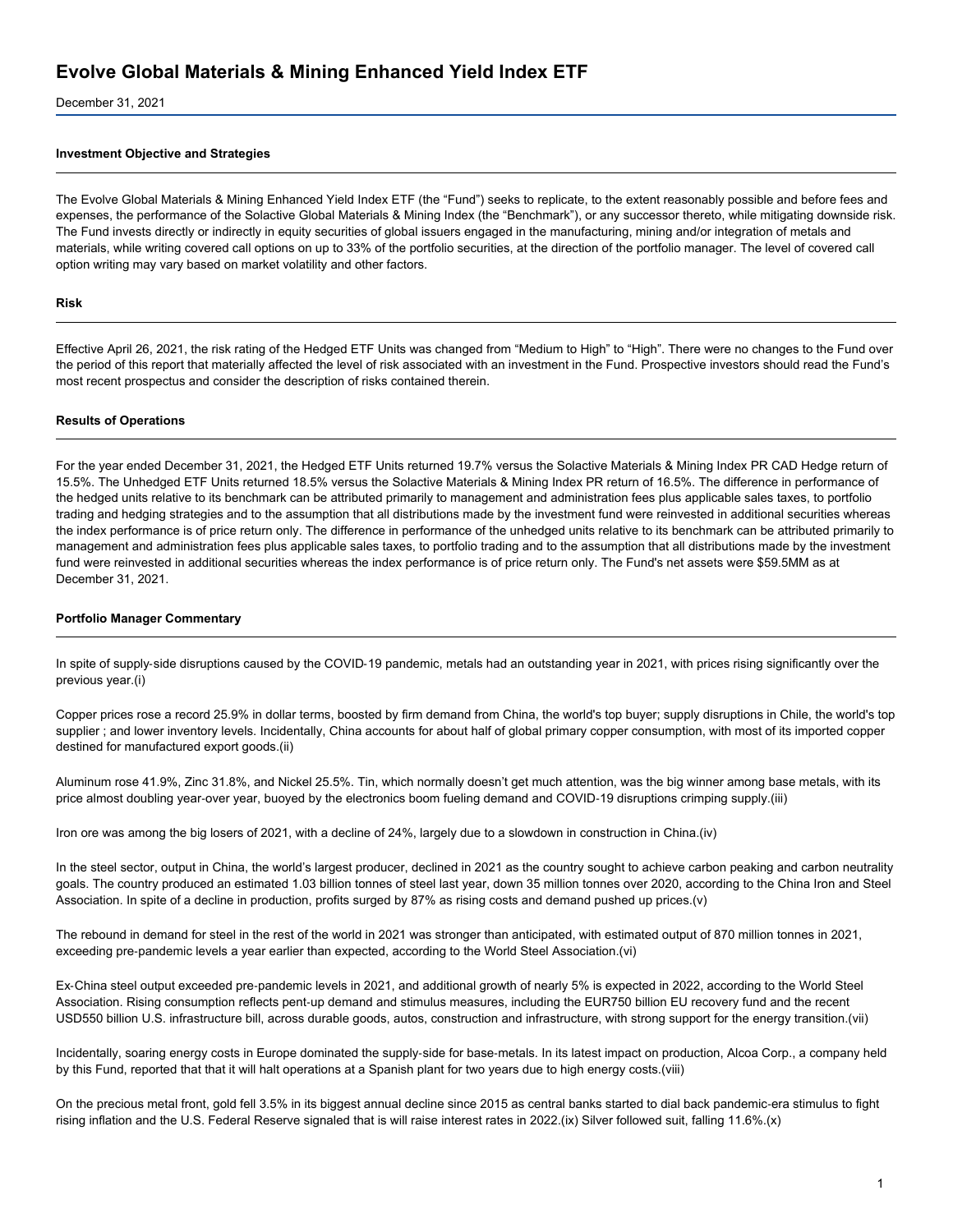#### December 31, 2021

In corporate news, Nucor, a holding of this Fund, completed the acquisition of Cornerstone Building Brands' insulated metal panels business in August to accelerate its vision of broadening value‑added capabilities to its product offerings.(xi) Then in December, Nucor announced that it reached an agreement to acquire a majority ownership position in California Steel Industries, Inc. (CSI) through the purchase of a 50% equity interest from a subsidiary of Vale S.A. (Vale) and a 1% equity ownership stake from JFE Steel Corporation. The company will be a joint venture between Nucor and JFE, pending regulatory approvals.(xii)

Arcelor Mittal, another holding of this Fund announced 3Q 2021 operating income of \$5.3bn compared to \$4.4bn in 2Q 2021; and an EBITDA of \$6.1bn in 3Q 2021, the strongest quarter since 2008 and 19.9% higher than 2Q 2021. This, the company stated, is due to a positive evolution of steel spreads which more than offset 8.4% lower steel shipments and in spite of weaker demand, in particular automotive order cancellations, as well as production constraints and order shipment delays.(xiii)

In December, Steel Dynamics, another holding of the Fund, provided fourth quarter 2021 earnings guidance in the range of \$5.46 to \$5.50 per diluted share, representing record quarterly performance. Comparatively, the company's sequential third quarter 2021 earnings were \$4.85 per diluted share.(xiv)

#### **Performance Attribution**

For the annual period ending December 31, 2021, Nucor Corporation made the biggest contribution to the Fund, followed by Steel Dynamics Inc, and Freeport‑McMoRan Inc. By weight, the Fund's largest exposure at the end of 2021 was to Alcoa Corp., followed by Gold Fields Ltd. and Freeport‑McMoRan.

*(i) https://ca.movies.yahoo.com/mineralprices‑com‑2021‑metal‑prices‑200000656.html*

- *(ii) https://ca.movies.yahoo.com/mineralprices‑com‑2021‑metal‑prices‑200000656.htm*
- *(iii) https://www.nasdaq.com/articles/chinese‑demand‑fueled‑gains‑for‑base‑metals‑in‑2021*
- (iv) https://www.bloomberg.com/news/articles/2021-12-29/metals-mixed-on-china-s-economic-outlook-global-virus-surge
- *(v) https://www.bignewsnetwork.com/news/272142940/chinas‑steel‑output‑declines‑in‑2021*
- (vi) https://www.fitchratings.com/research/corporate-finance/fitch-ratings-2022-outlook-global-steel-13-12-2021
- (vii) https://www.fitchratings.com/research/corporate-finance/strong-production-volumes-supports-global-steel-sector-outlook-13-12-2021
- *(viii) https://finance.yahoo.com/news/metals‑shine‑wild‑2021‑gold‑060141100.html?fr=yhssrp\_catchall*
- (ix) https://www.bloomberg.com/news/articles/2022-01-05/spot-gold-pares-gain-as-fed-sees-chance-of-earlier-rate-hikes
- (x) https://www.bloomberg.com/news/articles/2022-01-05/spot-gold-pares-gain-as-fed-sees-chance-of-earlier-rate-hikes
- *(xi) https://www.nucor.com/news‑release/#item=18121*
- *(xii) https://www.nucor.com/news‑release/#item=18671*
- *(xiii) https://corporate.arcelormittal.com/media/press‑releases/arcelormittal‑reports‑third‑quarter‑2021‑results*

(xiv) https://ir.steeldynamics.com/Steel-Dynamics-Provides-Fourth-Quarter-2021-Record-Earnings-Guidance-12-16-2021

#### **Recent Developments**

#### **COVID**‑**19 Pandemic**

In the year 2021, the COVID‑19 pandemic persisted and continued to result in unprecedented actions by governments around the world to curtail the spread of the disease. These events have resulted in a high level of uncertainty and volatility in the financial markets and have had an enormous impact on businesses and consumers in all sectors. The duration and impact of these developments is unknown at this time and as such, the financial impact to investments cannot be estimated.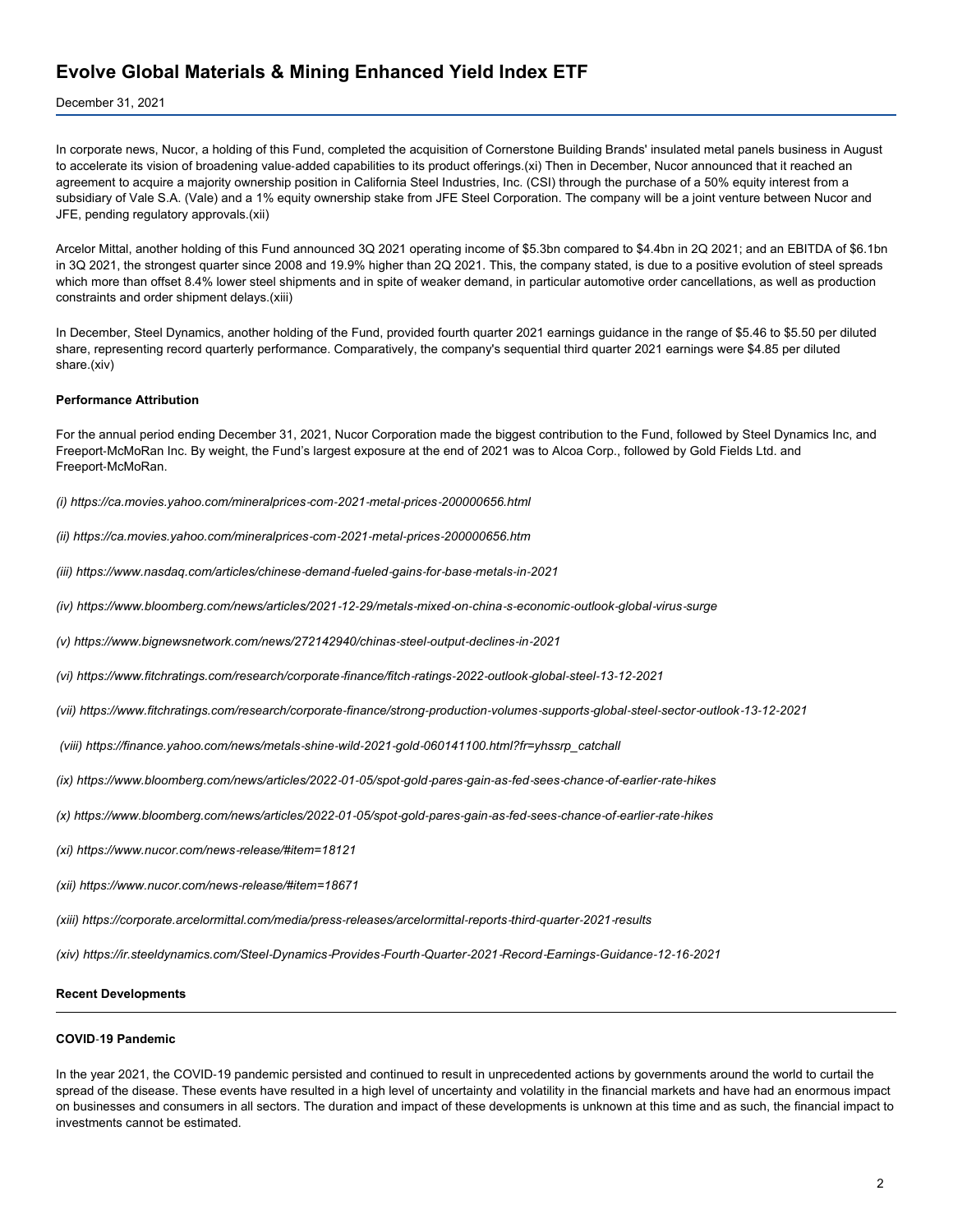December 31, 2021

#### **Ukraine**‑**Russian Federation Conflict**

Subsequent to December 31, 2021, the escalating conflict between Ukraine and the Russian Federation has resulted in significant volatility and uncertainty in financial markets. NATO, EU and G7 member countries, including Canada, have imposed severe and coordinated sanctions against Russia. Restrictive measures have also been imposed by Russia and some securities have materially declined in value and/or may no longer be tradable. These actions have resulted in significant disruptions to investing activities and businesses with operations in Russia. The longer‑term impact to geopolitical norms, supply chains and investment valuations is uncertain.

As at December 31, 2021, the Fund (4.6% of net assets) was exposed to a Russian securities (MMC Norilsk Nickel PJSC, ADR). The position was disposed of in the subsequent period. It is unclear what further actions may be taken by governments and the resulting impact on global economies, businesses and financial markets. While the situation remains fluid, the Fund continues to monitor ongoing developments and the impact to investment strategies.

#### **Related Party Transactions**

Evolve Funds Group Inc. (the "Manager") complies with its current policy and procedures regarding investments in related issuers and reports periodically to the Investment Review Committee.

#### **Management Fees**

The management fees are calculated based on 0.60% per annum of the average daily net asset value of the Fund. The fees are accrued daily and are generally paid monthly. For the year ended December 31, 2021, the Fund incurred \$312,892 in management fees. These management fees were received by the Manager for the day-to-day operations of the fund, including managing the portfolio, maintaining portfolio systems used to manage the Fund, maintaining the www.evolveetfs.com website, and providing all other services including marketing and promotion.

#### **Administration Fees**

The administration fees are calculated based on 0.15% per annum of the average daily net asset value of the Fund. The fees are accrued daily and are generally paid monthly. For the year ended December 31, 2021, the Fund incurred \$78,223 in administration fees. These administration fees were received by the Manager for the following operating expenses of the Fund including but not limited to: mailing and printing expenses for periodic reports to unitholders; Registrar and Transfer Agent and Custodian; any reasonable out of pocket expenses incurred by the Manager or its agents in connection with their ongoing obligations to the Fund; IRC committee member fees and expenses in connection with the IRC; expenses related to compliance with NI 81‑107; fees and expenses relating to voting of proxies by a third party; insurance coverage for the members of the IRC; fees payable to the auditors and legal advisors of the Fund; regulatory filing, stock exchange and licensing fees and CDS fees; costs and expenses of complying with all applicable laws, regulations and policies, including expenses and costs incurred in connection with the continuous public filing requirements such as permitted prospectus preparation and filing expenses; and legal, accounting and audit fees and fees and expenses of the Trustee, Custodian and Manager which are incurred in respect of matters not in the normal course of the Fund's activities. The administration fee paid to the Manager by the Fund may, in any particular period, be less than or exceed the operating expenses that the Manager incurs for the Fund.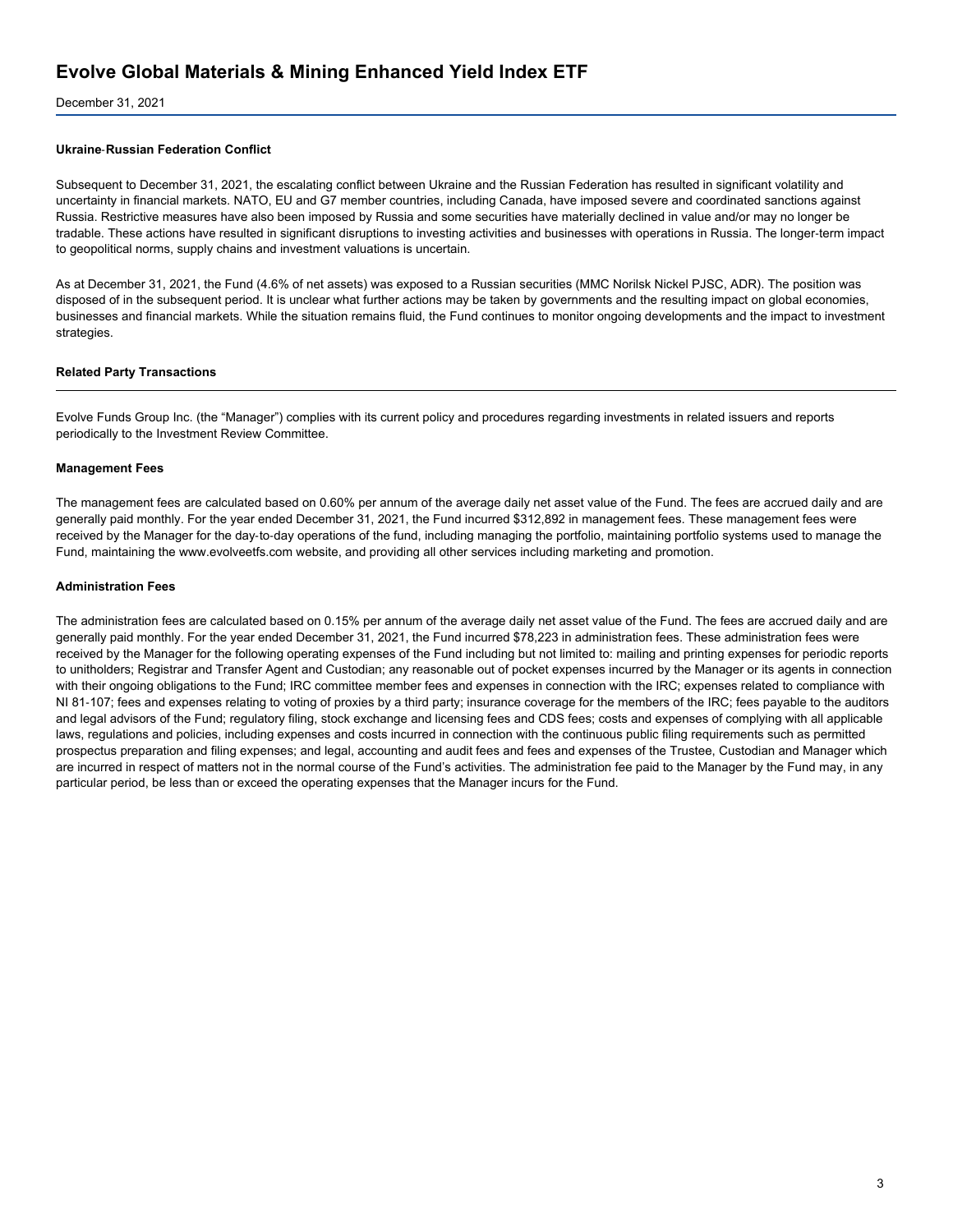December 31, 2021

#### **Financial Highlights**

The following tables show selected key financial information about the Fund and are intended to help readers understand the Fund's financial performance for the period indicated.

#### **The Fund's Net Assets Per Unit<sup>1</sup>**

|                                                        | December 31,<br>2021 | December 31.<br>2020 | December 31.<br>2019 |
|--------------------------------------------------------|----------------------|----------------------|----------------------|
| For the periods ended:                                 | $($ \$)              | $($ \$)              | $($ \$)              |
| <b>Unhedged ETF Units - Net Assets per Unit</b>        |                      |                      |                      |
| Net Assets per Unit, beginning of period               | 24.91                | 21.33                | 20.00                |
| Increase (decrease) from operations:                   |                      |                      |                      |
| Total revenue                                          | 1.24                 | 0.58                 | 0.41                 |
| Total expenses                                         | (0.40)               | (0.33)               | (0.20)               |
| Realized gains (losses)                                | 1.95                 | 0.81                 | (0.42)               |
| Unrealized gains (losses)                              | 1.26                 | 5.48                 | 3.46                 |
| Total increase (decrease) from operations <sup>2</sup> | 4.05                 | 6.54                 | 3.25                 |
| <b>Distributions:</b>                                  |                      |                      |                      |
| From dividends                                         | (0.96)               | (0.30)               | (0.15)               |
| From capital gains                                     | (0.61)               | (0.78)               |                      |
| Return of capital                                      | (0.16)               | (0.12)               | (0.45)               |
| Total annual distributions <sup>3</sup>                | (1.73)               | (1.20)               | (0.60)               |
| Net Assets per Unit, end of period                     | 27.73                | 24.91                | 21.33                |
| <b>Hedged ETF Units - Net Assets per Unit</b>          |                      |                      |                      |
| Net Assets per Unit, beginning of period               | 25.71                | 21.50                | 20.00                |
| Increase (decrease) from operations:                   |                      |                      |                      |
| Total revenue                                          | 1.27                 | 0.58                 | 0.44                 |
| Total expenses                                         | (0.42)               | (0.33)               | (0.21)               |
| Realized gains (losses)                                | (0.03)               | 1.08                 | (0.09)               |
| Unrealized gains (losses)                              | 1.18                 | 5.02                 | 2.01                 |
| Total increase (decrease) from operations <sup>2</sup> | 2.00                 | 6.35                 | 2.15                 |
| <b>Distributions:</b>                                  |                      |                      |                      |
| From dividends                                         | (0.77)               | (0.25)               | (0.11)               |
| From capital gains                                     | (0.70)               | (0.65)               |                      |
| Return of capital                                      | (0.26)               | (0.30)               | (0.49)               |
| Total annual distributions <sup>3</sup>                | (1.73)               | (1.20)               | (0.60)               |
| Net Assets per Unit, end of period                     | 29.01                | 25.71                | 21.50                |

1 This information is derived from the Fund's audited annual financial statements as at December 31, 2021, 2020, and 2019. The Fund effectively began operations on June 11, 2019.

2 Net assets and distributions are based on the actual number of units outstanding at the relevant time. The increase (decrease) from operations is based on the weighted average number of units outstanding over the period.

3 Distributions were paid in cash or reinvested in additional units of the Fund, or both. Actual distributions may vary slightly owing to rounding.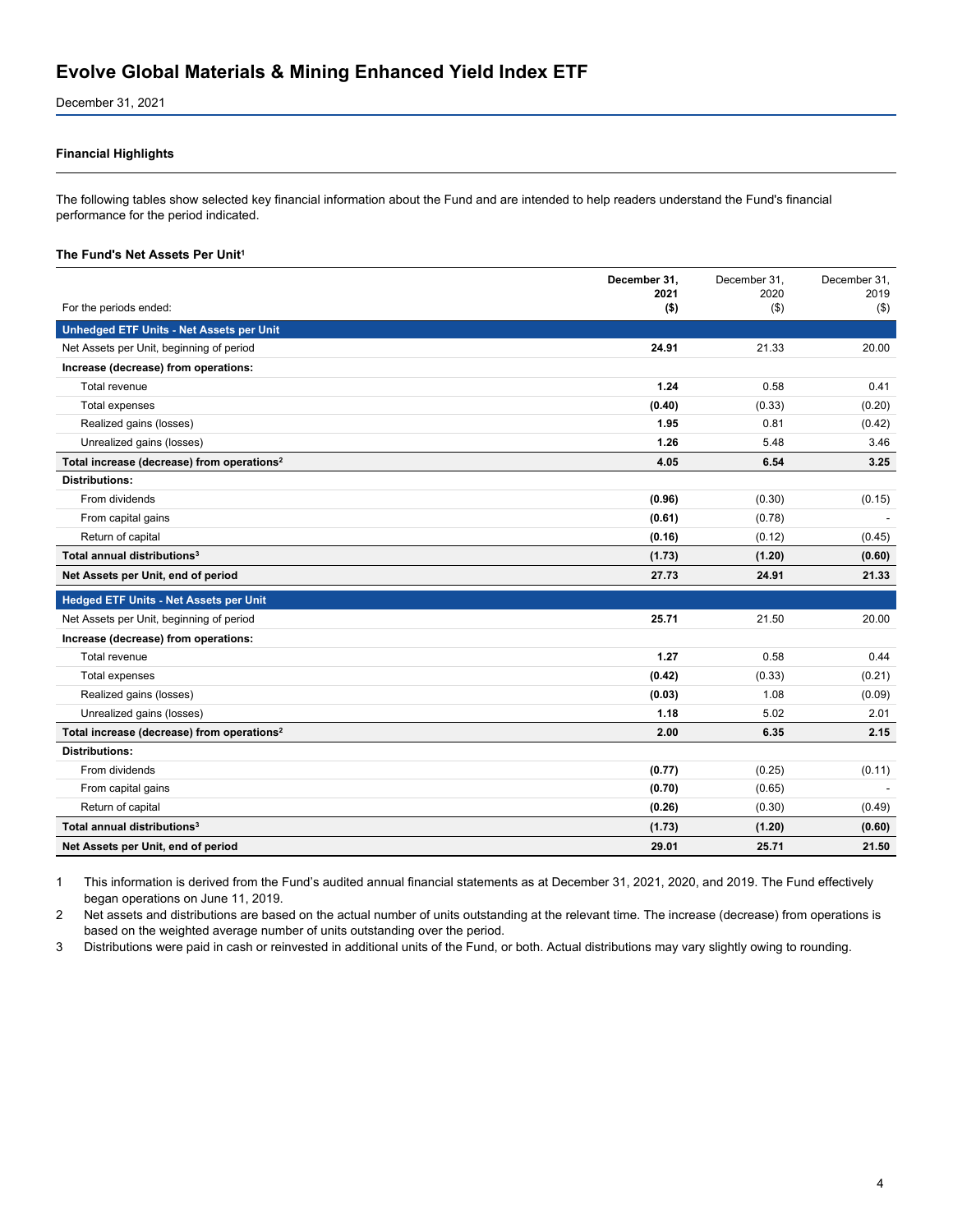December 31, 2021

#### **The Fund's Ratios/Supplemental Data**

| For the periods ended:                        | December 31,<br>2021 | December 31.<br>2020 | December 31,<br>2019 |
|-----------------------------------------------|----------------------|----------------------|----------------------|
| Unhedged ETF Units - Ratios/Supplemental Data |                      |                      |                      |
| Total Net Asset Value (\$) <sup>4</sup>       | 30,501,225           | 24,286,886           | 10,663,210           |
| Number of units outstanding <sup>4</sup>      | 1,100,000            | 975,000              | 500,000              |
| Management expense ratio <sup>5</sup>         | 0.82%                | 0.85%                | 0.84%                |
| Trading expense ratio <sup>6</sup>            | 0.25%                | 0.43%                | 0.61%                |
| Portfolio turnover rate <sup>7</sup>          | 69.36%               | 82.01%               | 61.38%               |
| Net Asset Value per unit (\$)                 | 27.73                | 24.91                | 21.33                |
| Closing market price (\$)                     | 27.70                | 24.97                | 21.29                |
| Hedged ETF Units - Ratios/Supplemental Data   |                      |                      |                      |
| Total Net Asset Value (\$) <sup>4</sup>       | 29,012,779           | 2,571,290            | 1,612,226            |
| Number of units outstanding <sup>4</sup>      | 1,000,000            | 100,000              | 75,000               |
| Management expense ratio <sup>5</sup>         | 0.85%                | 0.85%                | 0.85%                |
| Trading expense ratio <sup>6</sup>            | 0.25%                | 0.43%                | 0.61%                |
| Portfolio turnover rate <sup>7</sup>          | 69.36%               | 82.01%               | 61.38%               |
| Net Asset Value per unit (\$)                 | 29.01                | 25.71                | 21.50                |
| Closing market price (\$)                     | 29.08                | 25.70                | 21.50                |

4 This information is provided as at December 31, 2021, 2020, and 2019.

5 Management expense ratio ("MER") is based on total expenses plus harmonized sales tax (excluding distributions, commissions and other portfolio transaction costs) for the stated period and is expressed as an annualized percentage of daily average net asset value during the period.

- 6 The trading expense ratio represents total commissions and other portfolio transaction costs expressed as an annualized percentage of average daily net assets during the period.
- 7 The Fund's portfolio turnover rate indicates how actively the Fund's portfolio manager trades its portfolio investments. A portfolio turnover rate of 100% is equivalent to the Fund buying and selling all of the securities in its portfolio once in the course of the period. The higher the Fund's portfolio turnover rate in a period, the greater the trading costs payable by the Fund in the period, and the greater the chance of an investor receiving taxable capital gains in the period. There is not necessarily a relationship between a high turnover rate and the performance of a fund.

#### **Past Performance**

The performance information does not take into account sales, redemption, distribution, income taxes payable by any unitholder or other optional charges that, if applicable, would have reduced returns or performance. The performance information shown assumes that all distributions made by the investment fund in the periods shown were reinvested in additional securities of the investment fund. How the Fund has performed in the past does not necessarily indicate how it will perform in the future.

#### **Year**‑**by**‑**Year Returns**

The bar chart below shows the Hedged and Unhedged ETF Units' performance for each of the financial years shown. The chart shows, in percentage terms, how much an investment made in the Fund on the first day of each financial year would have grown or decreased by the last day of each financial year.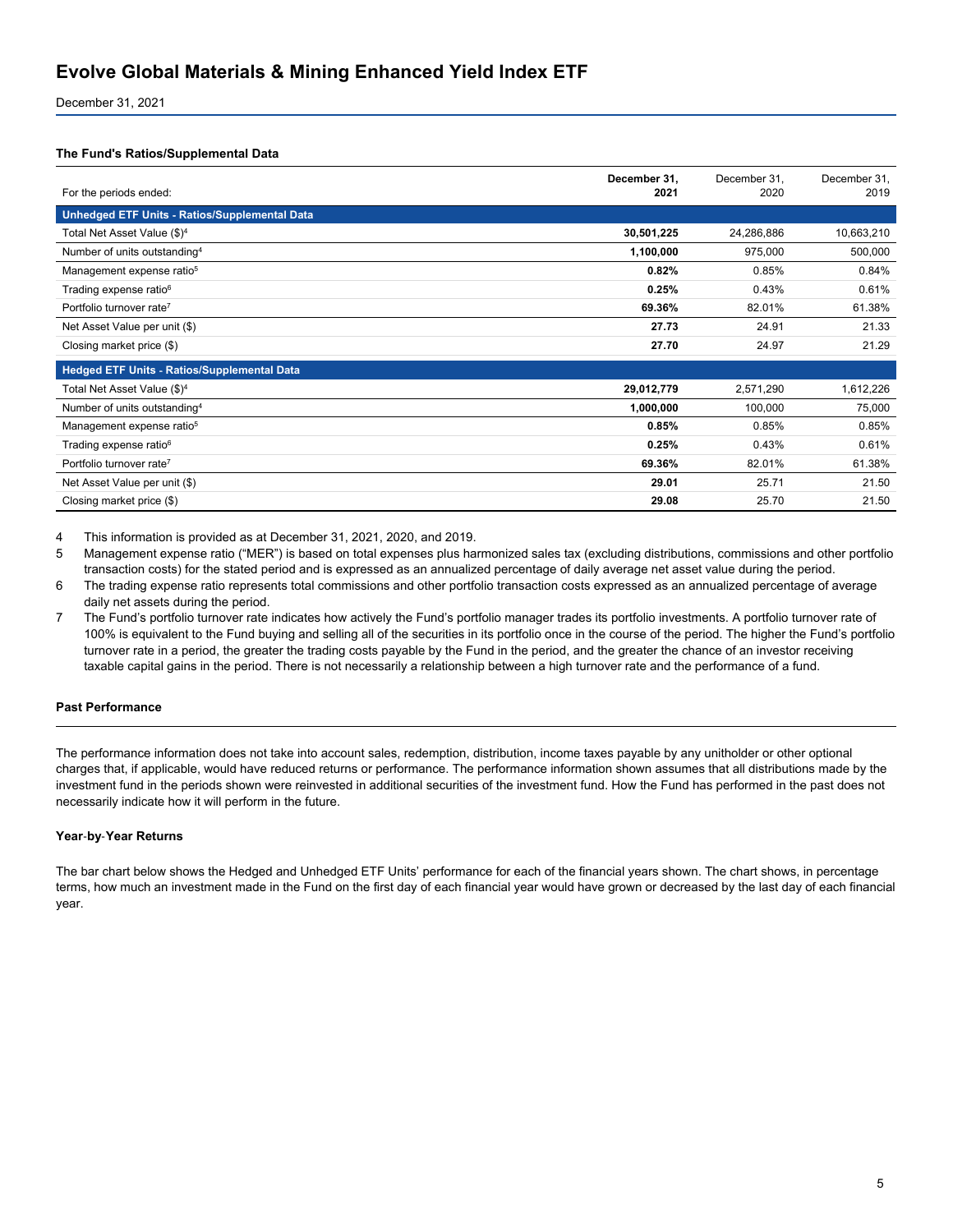December 31, 2021



1 The Hedged ETF Units of the Fund effectively began operations on June 11, 2019.

#### **BASE Hedged ETF Units<sup>1</sup> BASE/B Unhedged ETF Units<sup>2</sup>**



2 The Unhedged ETF Units of the Fund effectively began operations on June 11, 2019.

#### **Annual Compound Return**

The table below shows the historical annual compound total return of the Hedged and Unhedged ETF Units. The returns are for period ended December 31, 2021. For a discussion of the relative performance of the Fund as compared to the index, please refer to the "Results of Operations" section in the "Management Discussion of Fund Performance".

|                                                 | Since Inception <sup>1</sup><br>(% ) | 1 Year<br>(%) |
|-------------------------------------------------|--------------------------------------|---------------|
| <b>Hedged ETF Units</b>                         | 22.5                                 | 19.7          |
| Solactive Materials & Mining Index PR CAD Hedge | 16.9                                 | 15.5          |
| Unhedged ETF Units                              | 20.6                                 | 18.5          |
| Solactive Materials & Mining Index PR           | 19.7                                 | 16.5          |

1 From inception date of June 11, 2019.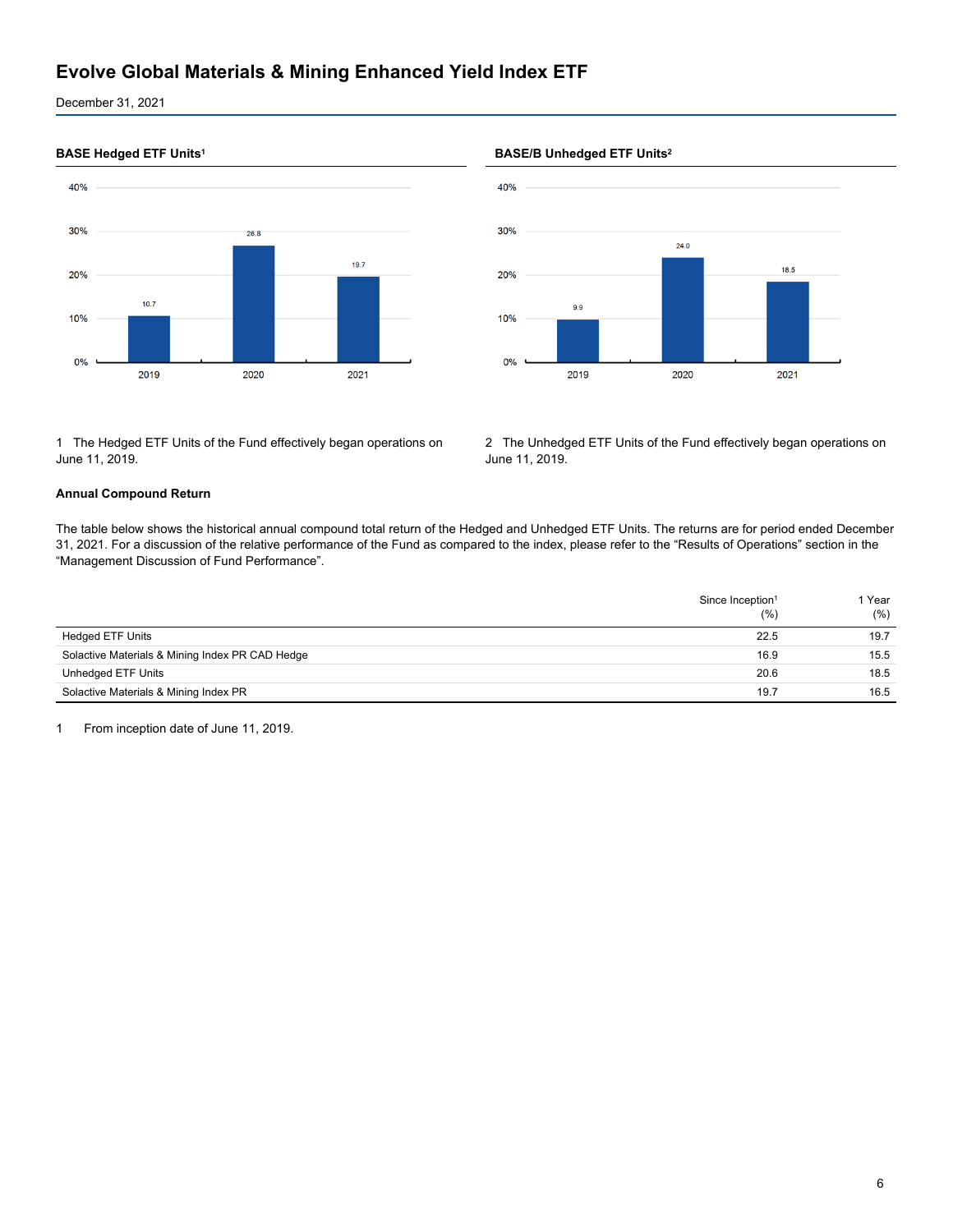December 31, 2021

### **Summary of Investment Portfolio**

#### **All Positions**

|                                   | Percentage of Net<br><b>Asset Value</b> |
|-----------------------------------|-----------------------------------------|
| Security                          | (% )                                    |
| Alcoa Corporation                 | 6.0                                     |
| Gold Fields Limited, ADR          | 5.9                                     |
| Freeport-McMoRan Inc.             | 5.7                                     |
| Nucor Corporation                 | 5.6                                     |
| Eastman Chemical Company          | 5.4                                     |
| BHP Group PLC, ADR                | 5.3                                     |
| DuPont de Nemours Inc.            | 5.3                                     |
| Newmont Corporation               | 5.3                                     |
| <b>ArcelorMittal SA</b>           | 5.1                                     |
| Steel Dynamics Inc.               | 5.1                                     |
| Cleveland-Cliffs Inc.             | 5.1                                     |
| Southern Copper Corporation       | 4.9                                     |
| Ternium SA, ADR                   | 4.8                                     |
| MMC Norilsk Nickel PJSC, ADR      | 4.6                                     |
| Rio Tinto PLC, ADR                | 4.6                                     |
| Dow Inc.                          | 4.5                                     |
| Vale SA, ADR                      | 4.5                                     |
| POSCO, ADR                        | 4.1                                     |
| Reliance Steel & Aluminum Company | 4.1                                     |
| Sibanye Stillwater Limited        | 4.0                                     |
| <b>Total</b>                      | 99.9                                    |

#### **Industry Allocation**

| Portfolio by Category          | Percentage of Net<br>Asset Value<br>$(\% )$ |
|--------------------------------|---------------------------------------------|
| <b>Equities</b>                |                                             |
| Materials                      | 99.9                                        |
| <b>Derivative Assets</b>       | 0.9                                         |
| <b>Derivative Liabilities</b>  | (0.5)                                       |
| Cash and Cash Equivalents      | 0.3                                         |
| Other Assets, less Liabilities | (0.6)                                       |
| Total                          | 100.0                                       |

The summary of Investment Portfolio may change due to the ongoing portfolio transactions of the Fund. Updates are available quarterly by visiting our website at www.evolveetfs.com.